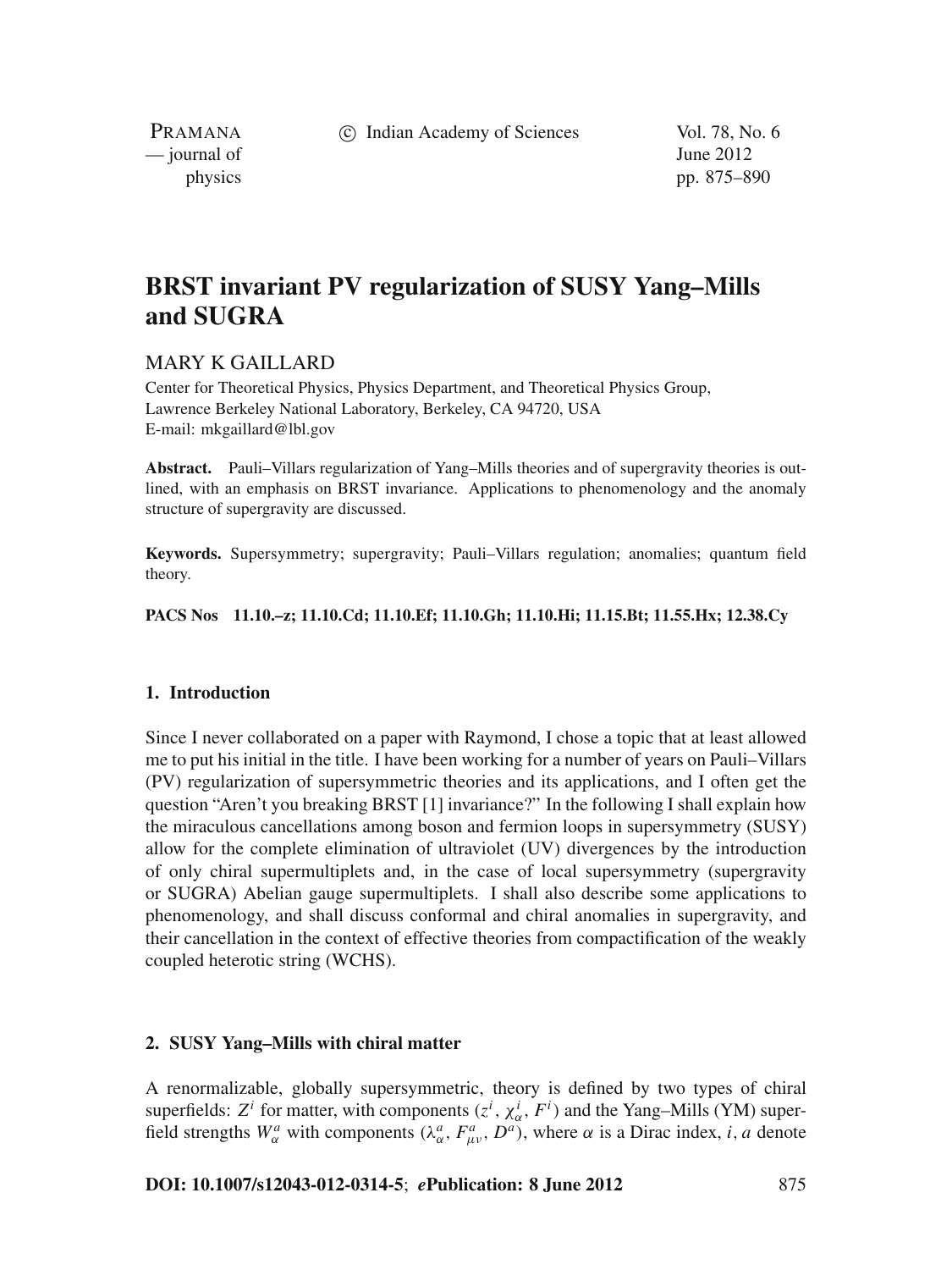internal quantum numbers, and  $F^i$ ,  $D^a$  are auxiliary fields. The theory is further defined by the superpotential:

$$
W(Z) = \frac{1}{2}\mu_{ij}Z^{i}Z^{j} + \frac{1}{6}c_{ijk}Z^{i}Z^{j}Z^{k},
$$
\n(2.1)

and gauge transformation properties of the matter supermultiplets:

$$
\delta_a Z^i = i(T_a Z)^i, \quad \delta_a Z^{\bar{m}} = -i(T_a^T Z)^{\bar{m}}.
$$
\n(2.2)

There are no quadratic UV divergences; these are determined by the supertrace of the (field-dependent) mass matrix (throughout background field techniques are used and fermions are set to zero in the background; the one-loop effective fermionic Lagrangian can be inferred from the bosonic result by supersymmetry) which vanishes identically in this theory:

$$
\text{STr}M^{2}(z^{i}, \bar{z}^{\bar{m}}, F^{a}_{\mu\nu}) = \sum_{S=0, \frac{1}{2}, 1} (-1)^{2S} (2S+1) M_{S}^{2} = 0. \tag{2.3}
$$

The only logarithmic UV divergences are in wave function renormalizations. In particular the  $\beta$ -function is proportional to the parameter

$$
b_a = -\frac{1}{16\pi^2} (3C_a - C_a^M) = g^{-3}(\mu) \frac{\partial g_a(\mu)}{\partial \ln \mu} = g_a^{-2}(\mu) \beta_a(\mu), \tag{2.4}
$$

where  $C_a$  and  $C_a^M$  are quadratic Casimirs in the adjoint and matter representations, respectively. The superpotential (2.1) is not renormalized; with a 'supersymmetric' choice [2] of gauge fixing (to be made explicit in the next section), the UV divergent contribution to the scalar potential is

$$
\Delta V = \frac{1}{64\pi^2} \text{STr } M^4 \ln \Lambda^2 = -\frac{1}{2} \sum_a b_a D_a^2 \ln \Lambda^2,\tag{2.5}
$$

which is just the supersymmetric completion of the vacuum polarization. In this gauge the anomalous dimension (matrix) for chiral superfields  $Z^i$  is given by

$$
32\pi^2 \gamma_i^j = -4g^2 \sum_a C_2^a(r^i) \delta_i^j + \sum_{kl} c_{kli} \bar{c}^{klj}, \quad C_2^a(r) = \frac{\dim a}{\dim r} C_a^r. \tag{2.6}
$$

The logarithmic divergences of this theory can be cancelled [3] by adding chiral PV supermultiplets  $Z^I$ ,  $Y_I$ ,  $\varphi^a$  with gauge transformation properties

$$
\delta^a Z^I = i(T^a Z)^I, \quad \delta_a Y_I = -i( Y T_a)_I, \quad \delta^a \varphi^b = f^{abc} \varphi_c, \quad (+ \text{ other reps}), \tag{2.7}
$$

where  $f^{abc}$  is a structure constant of the gauge group, and superpotential couplings

$$
W_{\rm PV} = \frac{1}{2} (\mu_{ij} + c_{ijk} Z^k) Z^I Z^J + \sqrt{2} g \varphi^a (T_a Z)^i Y_I,
$$
\n(2.8)

leaving BRST unbroken. Cancellation of (one-loop) UV divergences is assured provided

$$
C_a^M = \left(\text{Tr } T_a^2\right)_{\text{matter}} = \text{Tr}(T_a^R)^2 \tag{2.9}
$$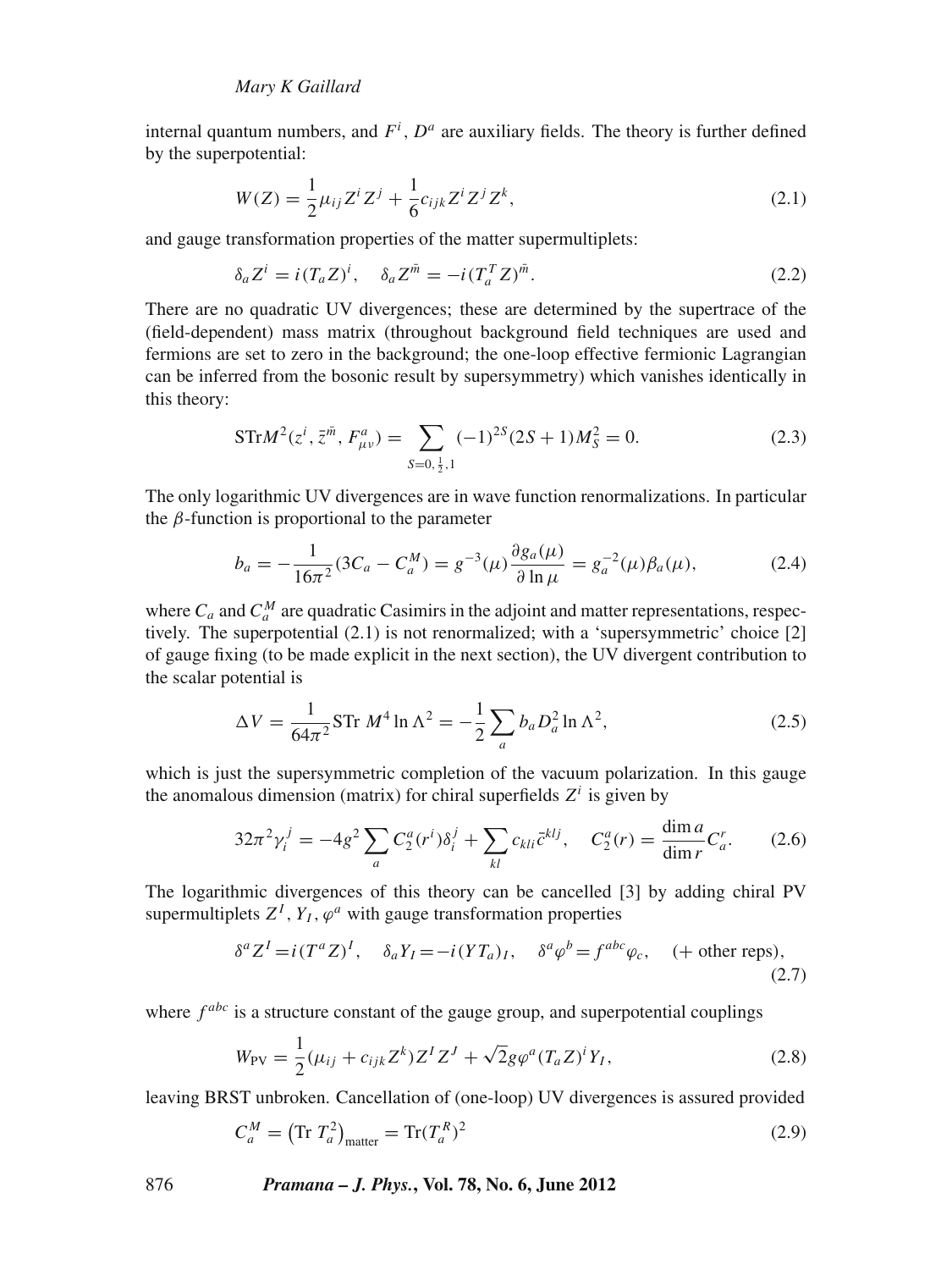for some real representation *R* because one has to give gauge invariant masses to all the PV fields, and therefore they must form an overall real (reducible) representation which cancels the matter contribution to  $(2.4)$  – hence the 'other reps' in  $(2.7)$ . These additional chiral multiplets do not have any superpotential couplings to the light chiral supermultiplets  $Z^i$ . The condition (2.9) is satisfied in the minimal supersymmetric extension of the Standard Model (MSSM) and its extensions, as well as in the hidden sectors [4] of such extensions from all  $Z_3$  orbifold compactifications of the heterotic string for which the full spectrum is known.

## **3. Supergravity**

Supergravity is defined by the superpotential  $W(Z<sup>i</sup>)$ , which is now an arbitrary function of *Z*, the real Kähler potential  $K(Z^i, \bar{Z}^{\bar{m}})$  and the gauge kinetic function  $f_{ab}(Z^i)$ . Here, it is assumed that  $f$  is diagonal (the notation  $X$ ) stands for the lowest component (with the superspace coordinate  $\theta = 0$ ) of the superfield *X*, with all fermion fields set to 0)

$$
f_{ab}(Z^i) = f(Z^i)\delta_{ab}, \quad f(Z^i) = f(z^i) = x + iy,\tag{3.1}
$$

which is the case for supergravity from the heterotic string. To obtain the one-loop effective (bosonic) Lagrangian [5], we expand the action (covariantly) around a bosonic background, and integrate over quantum fluctuations  $h_{\mu\nu}$ ,  $\hat{A}^a_{\mu}$ ,  $\hat{z}^i$  in the graviton, Yang– Mills and scalar fields, as well as fermions, ghosts and an auxiliary field  $\alpha$  that is used to implement the gravitino gauge fixing. For the bose sector we use smeared gauges, defined by

$$
\mathcal{L}_{gf} = -\frac{\sqrt{g}}{2} (G_a G^a - G_\mu G^\mu) \nG_a = \frac{1}{\sqrt{x}} \Big[ \mathcal{D}_\mu (x \hat{A}^\mu_a) + i K_{i\bar{m}} (T_a^{\bar{m}} \hat{z}^i - T_a^i \hat{z}^{\bar{m}}) \Big] \nG_\mu = \frac{1}{\sqrt{2}} \Big[ \nabla^\nu h_{\mu\nu} - \frac{1}{2} \nabla_\mu h^\nu_\nu - 2 (\mathcal{D}_\mu \bar{z}^{\bar{m}} K_{i\bar{m}} \hat{z}^i + \text{h.c.}) + 2x F^a_{\mu\nu} \hat{A}^\nu_a \Big],
$$
\n(3.3)

while for the gravitino  $\psi_\alpha^\mu$  we use an unsmeared gauge

$$
G = -\gamma^{\mu}(i\mathbf{D} - \bar{M})\psi_{\mu} - 2K_{i\bar{m}}[(\mathbf{D}\bar{z}^{\bar{m}} + iF^{\bar{m}})\chi^{i} + (\mathbf{D}z^{i} + iF^{i})\chi^{\bar{m}}] + \left(\frac{x}{2}\sigma^{\mu\nu}F_{\mu\nu}^{a} + \frac{1}{x}\gamma_{5}D^{a}\right)\lambda_{a} = 0,
$$
  

$$
\delta(G) = \int d\alpha \exp(i\alpha G).
$$
 (3.4)

The choice (3.2) is the generalization to SUGRA of the 'supersymmetric gauge' mentioned in §2. We drop terms that vanish by virtue of the tree equations of motion; much of this can be done *a priori* by adding a judicious choice of such terms to the inverse propagators. With the above gauge fixing procedures, the one-loop action takes the form

$$
S_1 = \frac{1}{2}i \, \text{STr}[D^\mu D_\mu + H(g_{\mu\nu}, F_{\mu\nu}, z)] + T_{-}(g_{\mu\nu}, F_{\mu\nu}, z), \tag{3.5}
$$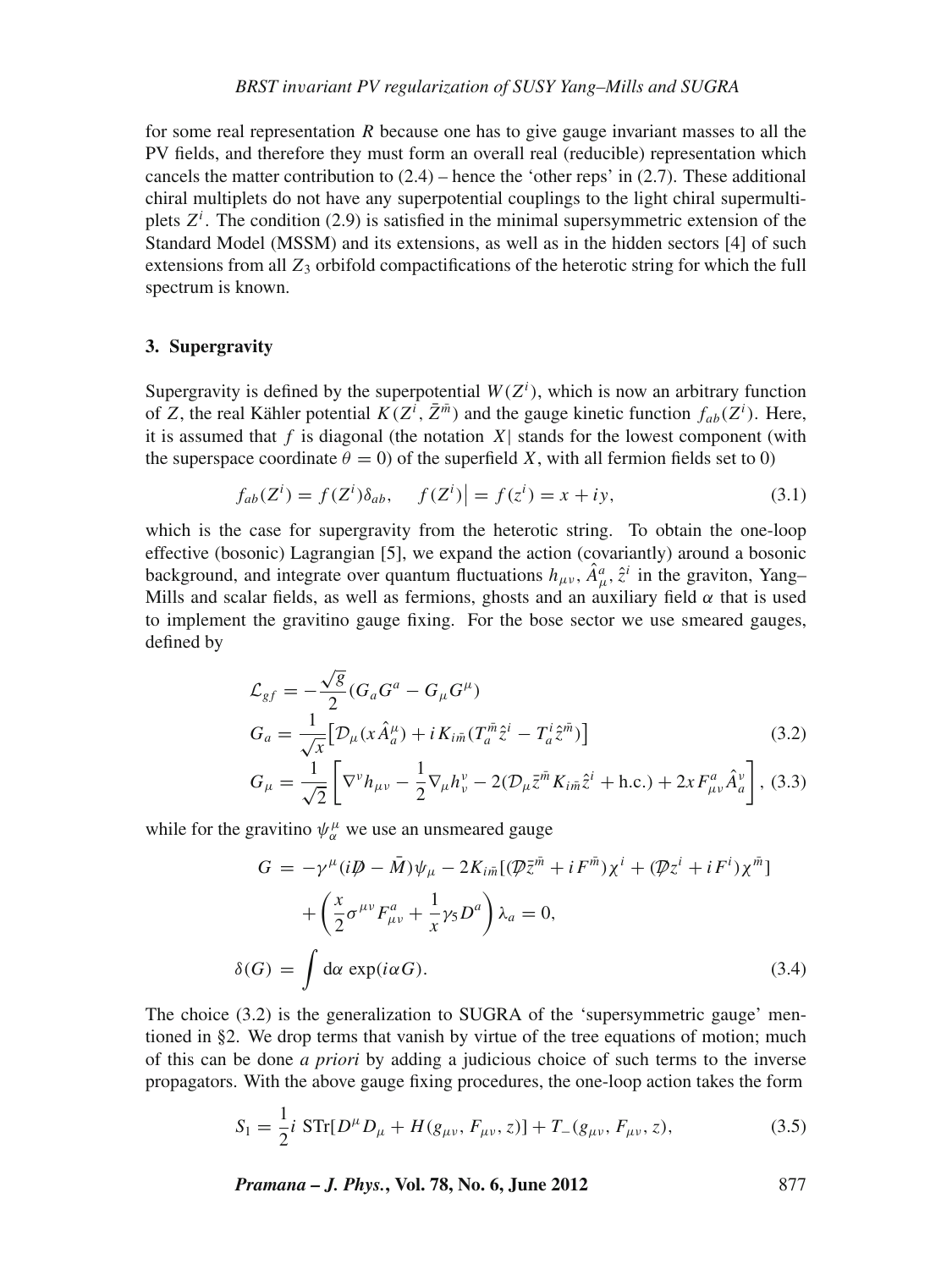## *Mary K Gaillard*

where  $D_{\mu}(h_{\mu\nu}, A_{\mu}, z)$  is a generalized covariant derivative, *H* is a generalized squared mass matrix, and *T*<sup>−</sup> is the helicity-odd fermion contribution. The explicit expression for *H* is invariant under all the symmetries of the SUGRA theory.

#### 3.1 *SUGRA with chiral matter*

In evaluating the one-loop quadratic divergences for supergravity coupled to chiral matter [5], we use the trace of the graviton equation of motion:

$$
g_{\mu\nu}\frac{\delta\mathcal{L}}{\delta g_{\mu\nu}}\bigg|_{\text{tree}} = \frac{r}{2} - 2V + \mathcal{D}_{\mu}z^{i}\mathcal{D}^{\mu}\bar{z}^{\bar{m}} = 0,\tag{3.6}
$$

which is equivalent to a metric redefinition that restores the Einstein term to canonical form in this order. Here *V* is the scalar potential

$$
V = K_{i\bar{m}} F^i \bar{F}^{\bar{m}} - 3M\bar{M}, \qquad M = e^{K/2} W(z) = M_{\psi}, \qquad K_{i\bar{m}} = \frac{\partial^2 K}{\partial z^i \partial \bar{z}^{\bar{m}}},
$$
\n(3.7)

and *M* is an auxiliary field (the normalization for *M* used here differs by a factor  $-\frac{1}{3}$  from the the usual one  $[6,7]$ ) of the supergravity supermultiplet; its *vev* is the gravitino mass  $M_{\psi}$ . The one-loop quadratic divergences are determined by the sum of the supertraces from the gravity sector and the chiral matter sector, which, using (3.6), are given by

$$
\text{STr } H_{\text{grav}} = -14|M|^2 + K_{i\bar{m}}(4F^i \bar{F}^{\bar{m}} - 3D_{\mu}z^i D^{\mu} \bar{z}^{\bar{m}}), \tag{3.8}
$$
\n
$$
\text{STr } H_{\chi} = N_{\chi} (2|M|^2 + K_{i\bar{m}} D_{\mu}z^i D^{\mu} \bar{z}^{\bar{m}}) - 2R_{i\bar{m}}(F^i \bar{F}^{\bar{m}} + D_{\mu}z^i D^{\mu} \bar{z}^{\bar{m}}), \tag{3.9}
$$

where  $R_{i\bar{m}}$  is the Ricci tensor derived from the Kähler metric  $K_{i\bar{m}}$ , and  $N_{\chi}$  is the number of chiral supermultiplets. To cancel the quadratic divergences we add the following PV superfields [8]:

- chiral superfields  $Z^I$  with Kähler metric  $K_{I\bar{M}} = K_{i\bar{m}}$  and signature  $\eta_I = -1$ ,
- chiral superfields  $\phi^{\alpha}$  with Kähler metric  $K_{\alpha\bar{\beta}} = \delta_{\alpha\bar{\beta}}e^{\alpha_{\alpha}K}$ ,
- Abelian  $U(1)$  vector fields  $W_{\alpha}^{n}$  and  $U(1)$ -charged chiral fields  $e^{\theta^{n}}$  which together form massive vector fields by virtue of the super-Higgs mechanism.

These give contributions

$$
\text{STr } H_{\chi}^{\text{PV}} = N_{\chi}' (2|M|^2 + K_{i\bar{m}} \mathcal{D}_{\mu} z^i \mathcal{D}^{\mu} \bar{z}^{\bar{m}})
$$

$$
+ 2(R_{i\bar{m}} - \alpha K_{i\bar{m}}) (F^i \bar{F}^{\bar{m}} + \mathcal{D}_{\mu} z^i \mathcal{D}^{\mu} \bar{z}^{\bar{m}}), \tag{3.10}
$$

$$
\text{STr } H_{W_{\alpha}}^{\text{PV}} = N'_{G} [K_{i\bar{m}} (2F^{i} \bar{F}^{\bar{m}} - \mathcal{D}_{\mu} z^{i} \mathcal{D}^{\mu} \bar{z}^{\bar{m}}) - 6|M|^{2}], \tag{3.11}
$$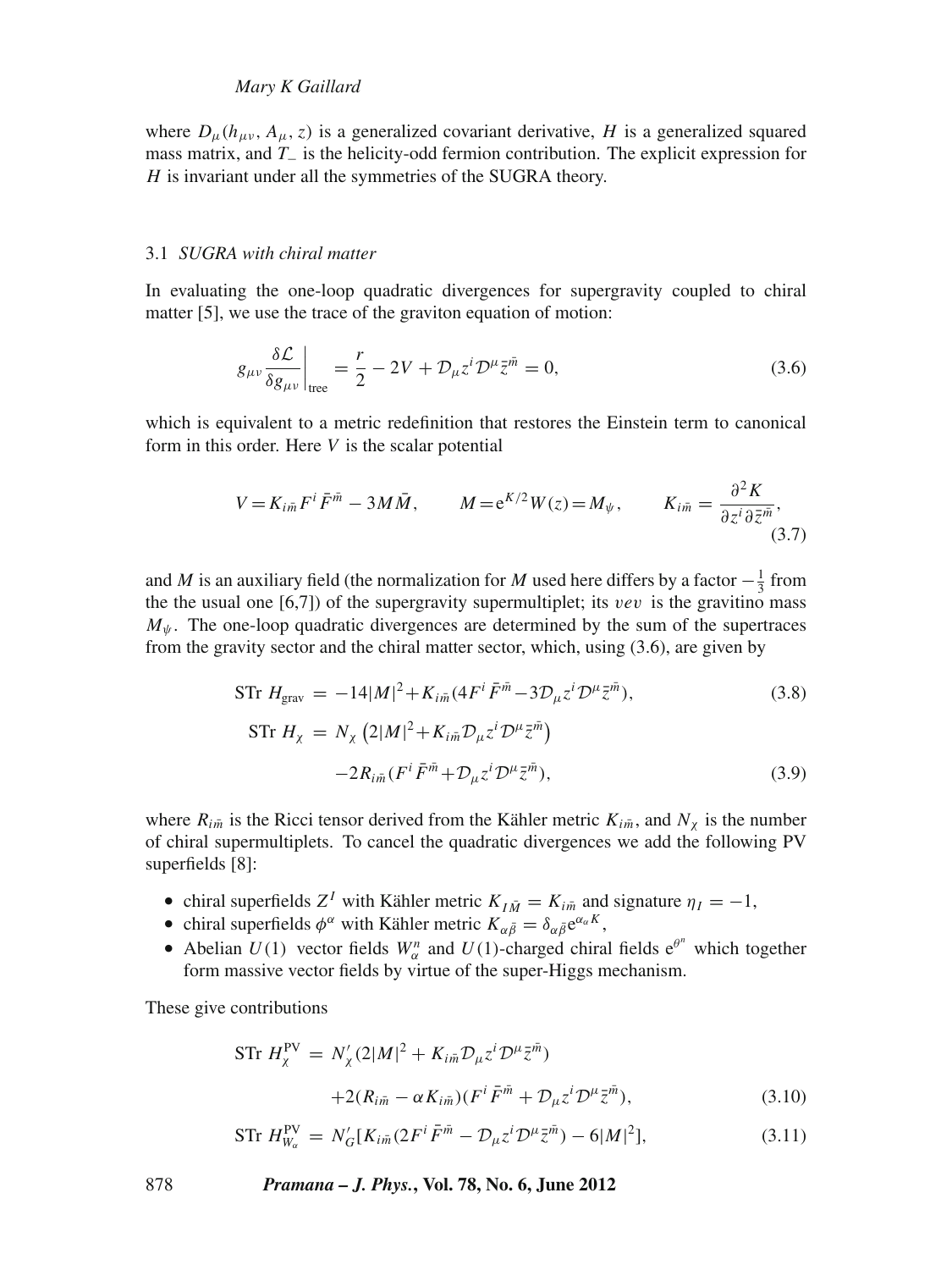where

$$
N'_{\chi} = \sum_{C} \eta_{\phi_{\chi}^{C}}, \quad \phi_{\chi}^{C} = Z^{I}, \phi^{\alpha}, \theta_{n},
$$
  

$$
N'_{G} = \sum_{n} \eta_{W_{\alpha}^{n}}, \quad \alpha = \sum_{\beta} \eta_{\phi^{\beta}} \alpha_{\beta}.
$$
 (3.12)

Cancellation of quadratic divergences is achieved with

$$
N'_{\chi} = 3\alpha + 1 - N_{\chi}, \quad N'_{G} = \alpha - 2. \tag{3.13}
$$

Full cancellation of logarithmic divergences imposes an additional constraint, giving [9]

$$
N'_{\chi} = -29 - N_{\chi}, \quad N'_{G} = -12, \qquad \alpha = -10.
$$
 (3.14)

It also requires the introduction of additional PV chiral superfields  $Y_I$  with Kähler metric  $K_Y^{I\bar{M}} = \hat{K}^{i\bar{m}}$ ,  $K^{i\bar{m}}K_{j\bar{m}} = \delta_j^i$ , as well as several copies of  $Z^I$  with alternating signatures. All of these are included in the definition of  $N'_\chi$  in (3.12).

#### 3.2 *SUGRA with YM and chiral matter*

Now we add to the theory Yang–Mills superfields with canonical kinetic energy terms:

$$
f(z^i) = x + iy = g^{-2} - i\frac{\theta}{8\pi} = \text{constant.}
$$
 (3.15)

If the chiral multiplets have gauge couplings as in (2.2), the potential acquires a D-term

$$
\Delta V = \frac{1}{2} x D^a D_a, \quad D_a = K_i (T_a z)^i = K_{\tilde{m}} (T_a^T \bar{z})^{\tilde{m}},
$$

$$
K_i = \frac{\partial K}{\partial z_i}, \quad K_{\tilde{m}} = \frac{\partial K}{\partial z_{\tilde{m}}}.
$$
(3.16)

The PV superfields  $Z<sup>I</sup>$  now transform as in (2.7), and the supertraces (3.8), (3.10) and (3.11) get the additional contributions [10]

$$
\Delta S \text{Tr} \ H_{\chi} = -N_{\chi} x D^a D_a + 2D_a [\Gamma^i_{ij} (T^a z)^j + (T^a)^i_i], \tag{3.17}
$$

$$
\Delta S \text{Tr } H_{\chi}^{\text{PV}} = (2\alpha - N_{\chi}') x D^a D_a - 2D_a [\Gamma_{ij}^i (T^a z)^j + (T^a)_i^i],\tag{3.18}
$$

$$
\Delta S \text{Tr } H_{W_{\alpha}}^{\text{PV}} = N_G' x D_a D^a,\tag{3.19}
$$

where  $\Gamma^i_{jk}$  is the 'affine connection' associated with the Kähler metric. In addition, there is an off-diagonal mass term connecting the gaugino to the auxiliary field  $\alpha$  introduced in (3.4):

$$
M_{\alpha\lambda^{a}} = -\sqrt{x} \left( D_{a} + \frac{1}{2} F_{a}^{\mu\nu} \sigma_{\mu\nu} \right)
$$
  
=  $-\sqrt{x} \left[ D_{a} + \frac{1}{2} (\beta F_{a}^{\mu\nu} + i \gamma \gamma_{5} \tilde{F}_{a}^{\mu\nu}) \sigma_{\mu\nu} \right], \quad \beta + \gamma = 1.$  (3.20)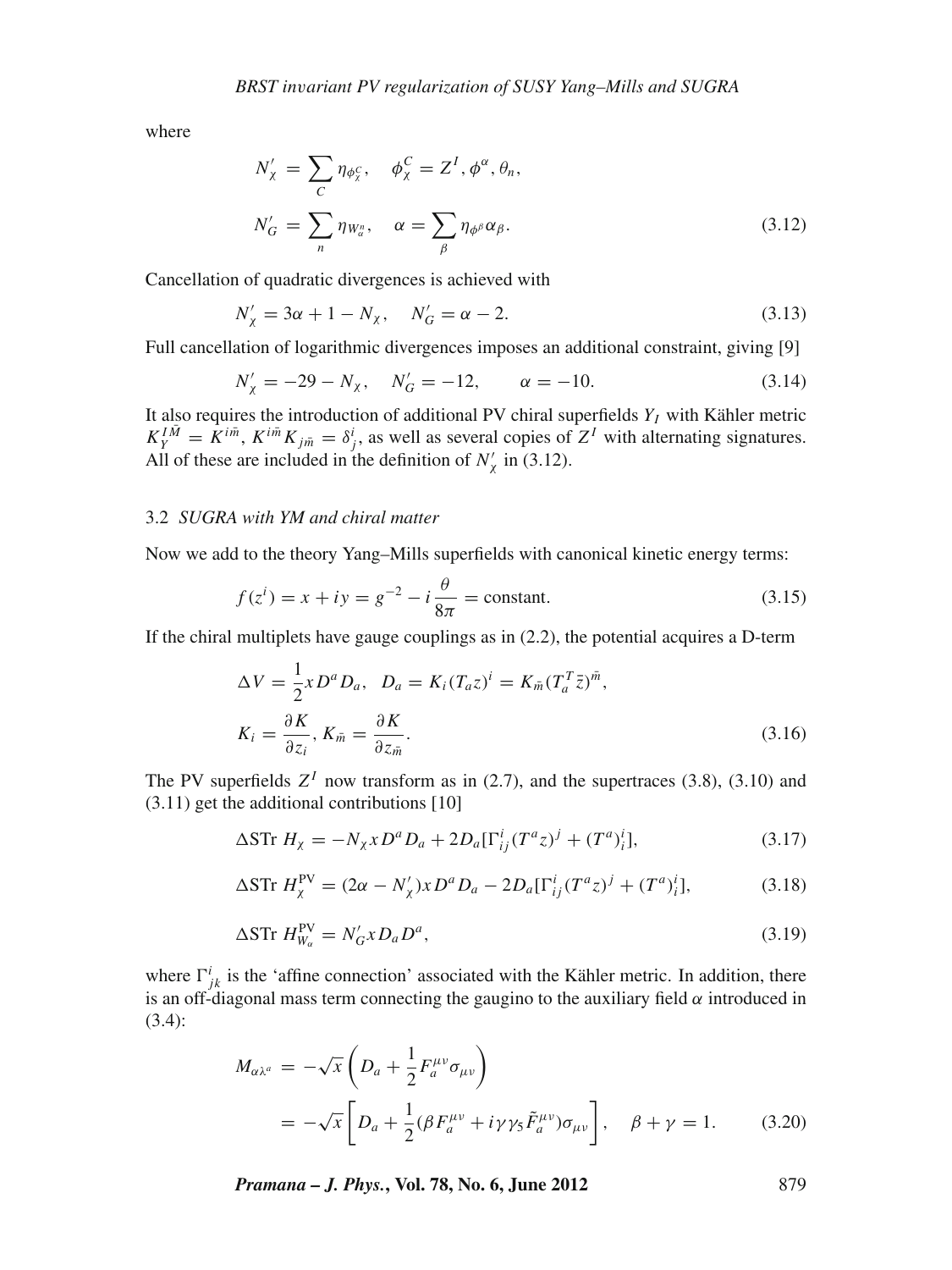The second equality in (3.20) follows from the properties of Dirac matrices; it illustrates the ambiguity in defining  $\gamma_5$  that is present in any regularization procedure. The 'supersymmetric' choice is

$$
\beta = 1, \quad \gamma = 0. \tag{3.21}
$$

With this choice (3.20) matches of f-diagonal squared masses that couple  $h_{\mu\nu}$  to  $\hat{A}_{\mu}$  and the graviton ghost *c*<sup>μ</sup> to the YM ghosts *ca*, and it allows for BRST invariant PV regularization. The Yang–Mills sector gives a contribution

$$
\begin{split} \text{STr } H_{\text{YM}} &= (1 + N_G)x D_a D^a + \frac{1}{2} x F_{\mu\nu} F^{\mu\nu} \\ &+ N_G [K_{i\bar{m}} \left( 2F^i \bar{F}^{\bar{m}} - \mathcal{D}_{\mu} z^i \mathcal{D}^{\mu} \bar{z}^{\bar{m}} \right) - 6|M|^2], \end{split} \tag{3.22}
$$

and (3.9) gets an additional contribution

$$
\Delta \text{STr } H_{\text{grav}} = 2x D_a D^a - \frac{1}{2} x F_{\mu\nu} F^{\mu\nu}.
$$
\n(3.23)

The terms containing the YM field strength cancel, and all UV divergences can be cancelled [8] provided  $N'_G$  in (3.13) and (3.14) is shifted by the amount

$$
\Delta N_G' = -N_G. \tag{3.24}
$$

Full cancellation of logarithmic divergences [9] requires including the chiral superfields  $Y_I$ , with Kähler metric as in §3.1 and gauge charges as in (2.7), the chiral superfields  $\varphi^a$  in the adjoint representation of the gauge group that were introduced in §2, as well as additional copies of these and other chiral superfields, such that, in particular, (2.9) is satisfied.

#### 3.3 *Including the dilaton*

Finally, we include a nontrivial gauge kinetic function:

$$
f(zi) = f(Zi)| = x(zi) + iy(zi),
$$
  

$$
\langle x(zi) + iy(zi) \rangle = g^{-2} - i\frac{\theta}{8\pi}, \qquad f_i = \partial_i f \neq 0.
$$
 (3.25)

This introduces [10] an additional off-diagonal mass term that mixes gauginos with the fermion superpartner of the dilaton  $f(z^i)$ :

$$
\Delta M_{\chi^i \lambda^a} = -i \frac{f_i}{2\sqrt{x}} [D_a + (\beta F_a^{\mu\nu} + i\gamma\gamma_5 \tilde{F}_a^{\mu\nu}) \sigma_{\mu\nu}], \qquad \beta + \gamma = 1. \quad (3.26)
$$

In this case the 'supersymmetric' choice is

$$
\beta = \gamma = \frac{1}{2},\tag{3.27}
$$

which matches a squared mass term that couples the dilaton to the Yang–Mills fields, and BRST invariant PV regularization is again possible. The YM field strength terms vanish identically in the squared masses, e.g.,

$$
\left|\Delta M_{\chi^i\lambda^a}\right|^2 = \frac{f_i\bar{f}^i}{4x}D_aD^a, \quad \bar{f}^i = K^{i\bar{m}}\bar{f}_m,\tag{3.28}
$$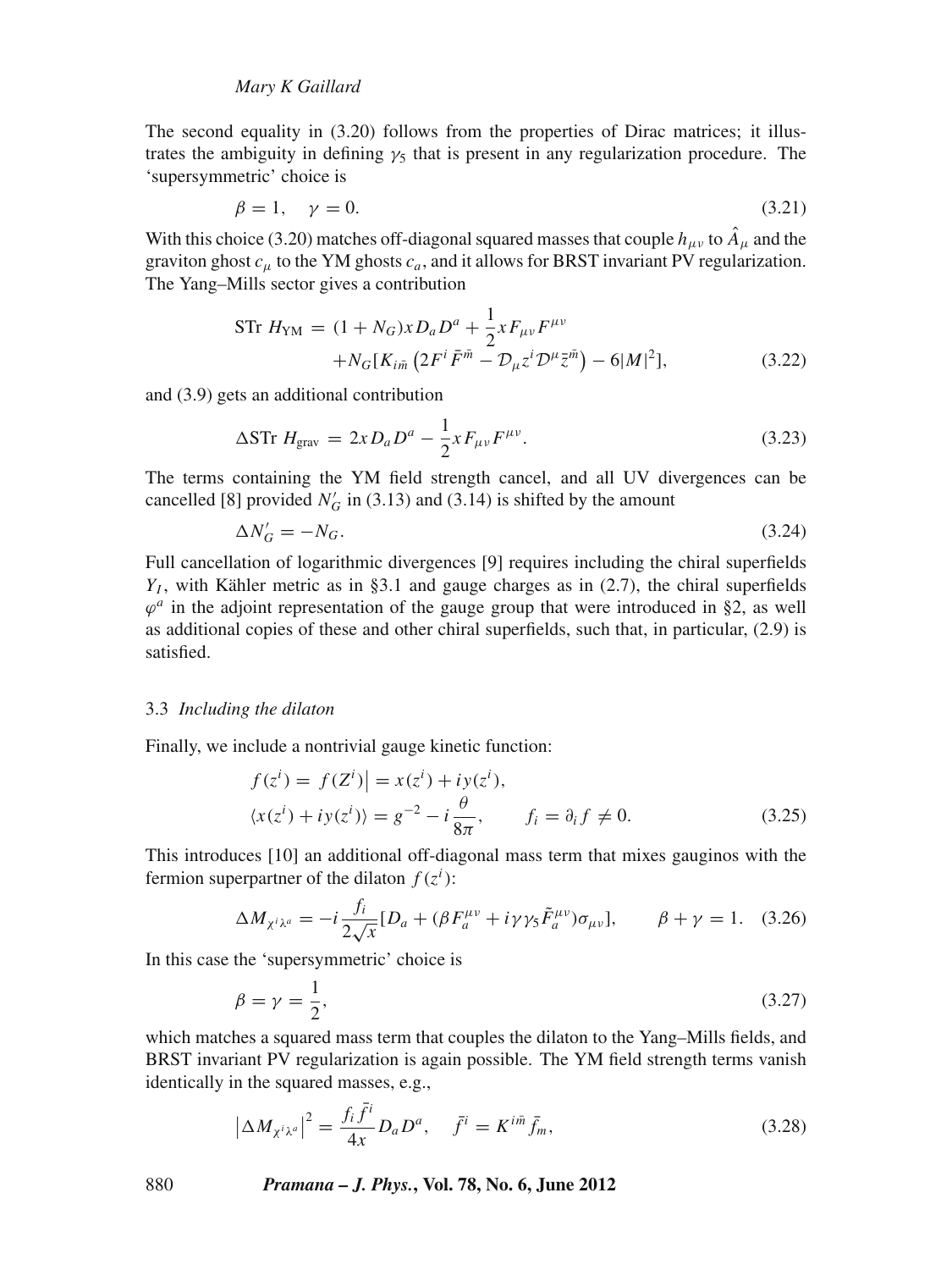and the new contribution to the chiral multiplet supertrace is

$$
\Delta S \text{Tr } H_{\chi} = \frac{f_i \bar{f}^i}{4x} D^a D_a. \tag{3.29}
$$

There is also an additional term in the gaugino connection:

$$
\Delta A_{\lambda}^{\mu} = -\frac{\partial^{\mu} y}{2x} \left( i \delta \gamma_5 - \epsilon \frac{\epsilon^{\tau \nu \rho \sigma}}{24} \gamma_{\tau} \gamma_{\nu} \gamma_{\rho} \gamma_{\sigma} \right), \quad \delta + \epsilon = 1. \tag{3.30}
$$

We choose:

$$
\delta = 0, \qquad \epsilon = 1, \qquad \Delta A^{\lambda}_{\mu} = 2x h^{\nu \rho \sigma} \gamma_{[\mu} \gamma_{\nu} \gamma_{\rho} \gamma_{\sigma]}, \qquad (3.31)
$$

where  $h_{\mu\nu\rho}$  is the three-form, dual to the axion *y*, that comes from compactification of the ten-dimensional supergravity limit of the heterotic string. With the choice (3.31) the connection (3.30) is a vector current. There is no associated anomaly, the QCD vacuum angle  $\theta$  is not renormalized, in agreement with earlier results [11], and the modified linearity condition is respected [12] at one-loop order in the dual linear multiplet formulation for the dilaton supermultiplet. Specifically, in the effective supergravity theory from the WCHS, the dilaton supermultiplet  $f(Z) = S(s, \chi^s_\alpha, F^s)$  is dual to a (modified) linear supermultiplet  $L(\ell, \chi_{\alpha}^{\ell}, b_{\mu\nu})$ , where  $b_{\mu\nu}$  is a two-form whose curl is the three-form  $h_{\mu\nu\rho}$ in (3.31). With the choices (3.27) and (3.31), the new contributions to the YM supertrace are

$$
\Delta S \text{Tr } H_{\text{YM}} = -\frac{f_i \bar{f}^i}{4x} D_a D^a
$$
  
 
$$
-\frac{N_G}{2x^2} [f_i \bar{f}_{\bar{m}} F^i \bar{F}^{\bar{m}} + (\partial_\mu x \partial^\mu x + \partial_\mu y \partial^\mu y)]. \tag{3.32}
$$

The D-terms in (3.29) and (3.32) cancel, and we obtain an overall contribution

$$
\Delta \text{STr} \left( H_{\chi} + H_{\text{YM}} \right) = -\frac{N_G}{2x^2} \left[ f_i \bar{f}_{\bar{m}} F^i \bar{F}^{\bar{m}} + (\partial_{\mu} x \partial^{\mu} x + \partial_{\mu} y \partial^{\mu} y) \right]. \tag{3.33}
$$

This contribution can be cancelled by adding [8] chiral PV multiplets  $\pi^{\alpha}$  with Kähler metric  $K(\pi, \bar{\pi}) = (f + \bar{f})|\pi|^2$  and/or by coupling [13] some Abelian gauge PV multiplets to the dilaton, that is, by setting  $f_{W_\alpha^n} = e_n f(Z)$ . Cancellation of (3.33) requires

$$
N_{\pi} - e = N_G, \quad N_{\pi} = \sum_{\alpha} \eta_{\pi^{\alpha}}, \quad e = \sum_{n} \eta^{n} e_n.
$$
 (3.34)

Cancellation of logarithmic divergences requires [13] the second mechanism:

$$
N_{\pi} = 0, \quad e = -N_G. \tag{3.35}
$$

Large PV masses for the chiral superfields  $Z^I$ ,  $Y_I$ ,  $\varphi^a$ ,  $\varphi^\alpha$ , as well as those needed to assure that the condition (2.9) is satisfied, are generated by including gauge invariant bilinears of these superfields in the superpotential, and large PV masses for the  $(W_\alpha^n, \theta^n)$ arise from the Abelian super-Higgs mechanism. The squared cut-offs in the UV divergent terms are replaced by the relevant squared PV masses, and one obtains an expression of the form

$$
\mathcal{L}_{\text{tree + 1-loop}} = \mathcal{L}_{\text{tree}}(g_{\mu\nu}^R, K^R, g_a^R) + \text{operators dim} \ge 6. \tag{3.36}
$$

All the higher dimension terms that cannot be absorbed into renormalizations (denoted by the superscript  $R$ ) are associated with UV logarithmic divergences.

*Pramana – J. Phys.***, Vol. 78, No. 6, June 2012** 881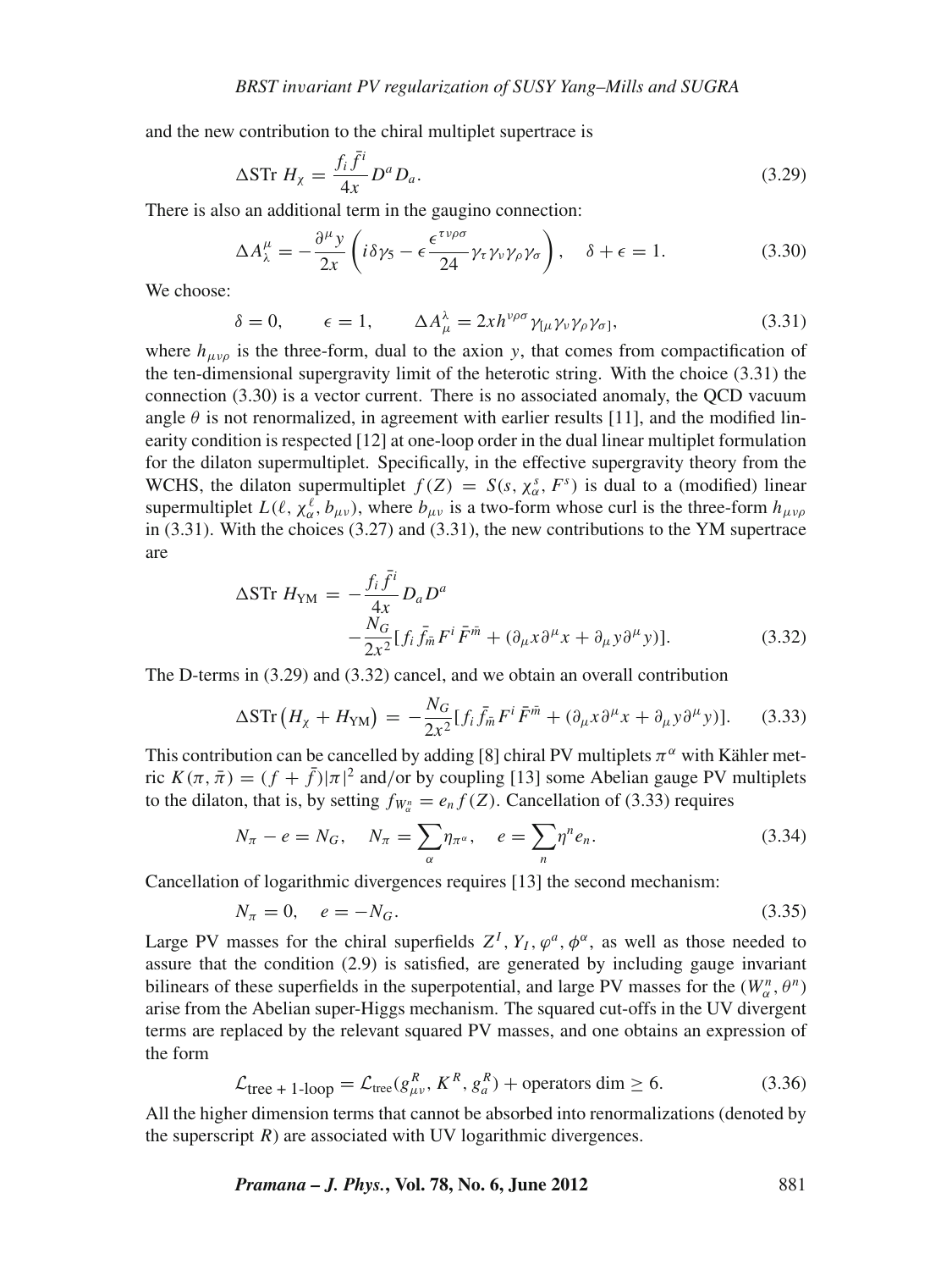### **4. Two applications**

In this section I shall describe applications to particle phenomenology of the regularization procedure described above. Both cases illustrate the sensitivity of the scalar potential to the choice of PV masses, which cannot be completely fixed by the requirement of UV finiteness.

#### 4.1 *Taming large quadratic di*v*ergences*

It has been pointed out [14,15] that the loop suppression parameter

$$
\epsilon = \frac{1}{16\pi^2} \tag{4.1}
$$

may be compensated by large coefficients, leading to significant effects from loop corrections. Specifically, once (3.6) is imposed, the quadratically divergent correction to the scalar potential includes the terms:

$$
V_Q = \frac{1}{2} \epsilon \Lambda^2 \text{STr } H_{\text{nonderiv}} \ni \epsilon \Lambda^2 [|M|^2 (N_\chi - 3N_G - 7) - N_G M_\lambda^2 - R_{i\bar{m}} F^i \bar{F}^{\bar{m}}].
$$
\n(4.2)

Typical WCHS orbifold compactifications have many more chiral multiplets than gauge multiplets:  $N_\chi$  ≥ 300,  $N_G$  ≤ 65. Since in many gravity-mediated supersymmetrybreaking scenarios the gaugino mass  $M_{\lambda}$  is much smaller than the gravitino mass

$$
M_{\lambda}^{2} = \frac{1}{4} f_{i} \bar{f}^{i} M^{2} \ll M^{2}, \tag{4.3}
$$

the first term in (4.2) suggests the possibility of a significant positive contribution to the vacuum energy [14], perhaps curing the problems with classes of models that have negative vacuum energy at tree level. However, in the regulated theory (4.2) is replaced by

$$
V_Q \rightarrow \epsilon [|M|^2 (N_\chi \Lambda_\chi^2 - 3N_G \Lambda_G^2 - 7\Lambda_{\text{grav}}^2) - N_G M_\chi^2 \Lambda_G^2 - R_{i\bar{m}} F^i \bar{F}^{\bar{m}} \Lambda_\chi^2] + \cdots,
$$
\n(4.4)

where the ellipsis indicates finite terms proportional to  $M_{\text{PV}}^2$  such that the one-loop quadratically divergent corrections are completely absorbed into renormalizations:

$$
\mathcal{L}_Q = \mathcal{L}_{\text{tree}}(g_{\mu\nu}^R, K^R) - \mathcal{L}_{\text{tree}}(g_{\mu\nu}, K) + O(\epsilon^2), \quad K^R = K + \epsilon \sum_A \Lambda_A^2. \tag{4.5}
$$

The effective squared cut-offs  $\Lambda_A^2$  in (4.4) and (4.5) are determined by the PV masses:

$$
\Lambda_A^2 = C_A (\eta^i M_i^2 \ln M_i^2)_A, \quad \left(\sum_i \eta_i M_i^2\right)_A = 0,
$$
\n(4.6)

where  $C_A$  is a constant. Several remarks are in order [16].

• The sign of  $\Lambda_A^2$  is indeterminate [17] if there are five or more terms in the sum, which is generally required to eliminate all the UV divergences of SUGRA.

882 *Pramana – J. Phys.***, Vol. 78, No. 6, June 2012**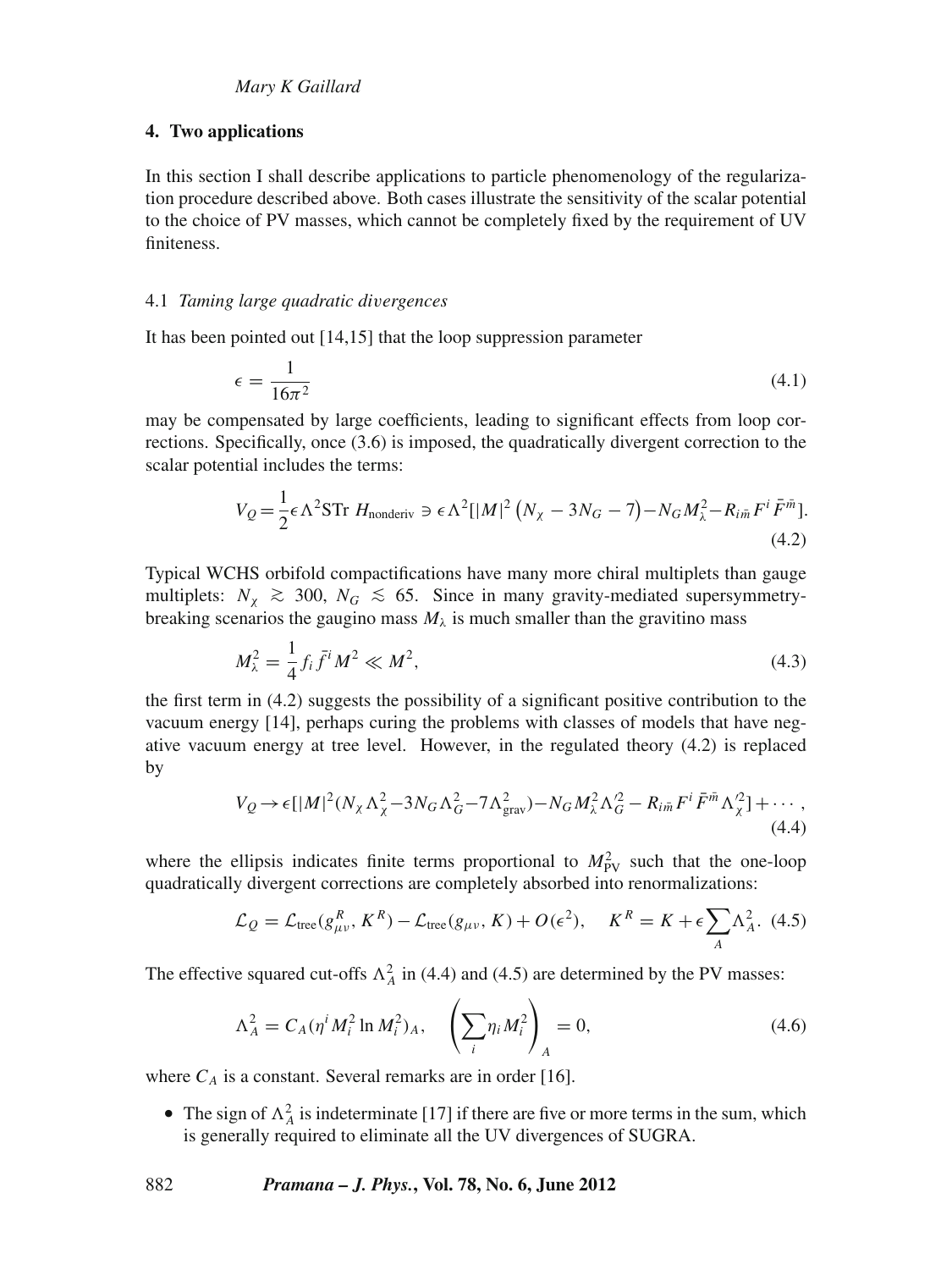- If  $N_\gamma \sim \epsilon^{-1}$  one has to sum the leading  $(\epsilon \Lambda^2)^n$  terms [16].
- Supersymmetry dictates that the higher-order terms complete the Lagrangian  $\mathcal{L}_{\text{tree}}(g_{\mu\nu}^R, K^R)$  with  $K_R$  given by (4.5).

So, for example, if  $M_i^2$  are field-independent constants, we just get

$$
V_Q = e^{K + \Delta K} \left( W_i K^{i\bar{m}} \bar{W}_{\bar{m}} - |W|^2 \right) + \frac{1}{2} x D^a D_a,
$$
  
\n
$$
W_i = \frac{\partial}{\partial z^i} W = -e^{-K/2} K_{i\bar{m}} \bar{F}^{\bar{m}}.
$$
\n(4.7)

If, in addition, supersymmetry is broken only by F-terms,  $\langle D_a \rangle = 0$ , the vacuum energy is just multiplied by a positive constant.

It has also been pointed out  $[15]$  that the last term in  $(4.2)$  or  $(4.4)$  can be significant because it involves a sum over all the chiral supermultiplets. The Kähler potential for the untwisted sector from orbifold compactification of the heterotic string is not known beyond leading (quadratic) order, and could include terms that induce flavour changing neutral current (FCNC) effects in the observable sector. Experimental limits on these effects therefore imply restrictions on the Kähler potential. A sufficient condition [16] for a 'safe' Kähler potential is the presence of isometries of the Kähler geometry. For example, the Kähler potential for an untwisted sector *n* from orbifold compactification takes the form

$$
K^{n} = -\ln\left(T^{n} + \bar{T}^{\bar{n}} - \sum_{A=1}^{N_{n}} |\Phi_{n}^{A}|^{2}\right),
$$
\n(4.8)

which has an  $SU(N_n + 1, 1)$  symmetry that is necessarily also a symmetry of the Ricci tensor:

$$
R_{i\bar{m}}^{n} = (N_n + 2)K_{i\bar{m}}^{n}.
$$
\n(4.9)

Alternatively, the suppression of FCNC effects can be achieved through a judicious choice of PV masses [16].

#### 4.2 *Anomaly-mediated SUSY breaking*

One-loop contributions to soft supersymmetry breaking parameters for the superpartners of the Standard Model particles can be important, particularly in models where they are suppressed at tree level. If they arise only through loop effects, the mechanism for supersymmetry is referred to as 'anomaly mediation'.

The one-loop contribution to gaugino masses  $m<sub>a</sub>$  is independent of Planck-scale physics, and is completely determined by the properties of the effective low-energy (sub-Planck scale) theory. The result is [18–20]

$$
\Delta m_a(\mu) = -3\beta_a(\mu)M - \frac{g^2(\mu)}{14\pi^2}F^j \Big[ (C_a - C_a^M)K_j + 2\sum_i C_a^i \partial_j \ln K_{i\bar{i}} \Big].
$$
\n(4.10)

The term proportional to the  $\beta$ -function (2.4) is related [21,22] to the conformal anomaly, in that it arises from the running of the coupling constant from the Planck scale to the scale  $\mu$ , and has been shown to be exact to all orders in perturbation theory.

*Pramana – J. Phys.***, Vol. 78, No. 6, June 2012** 883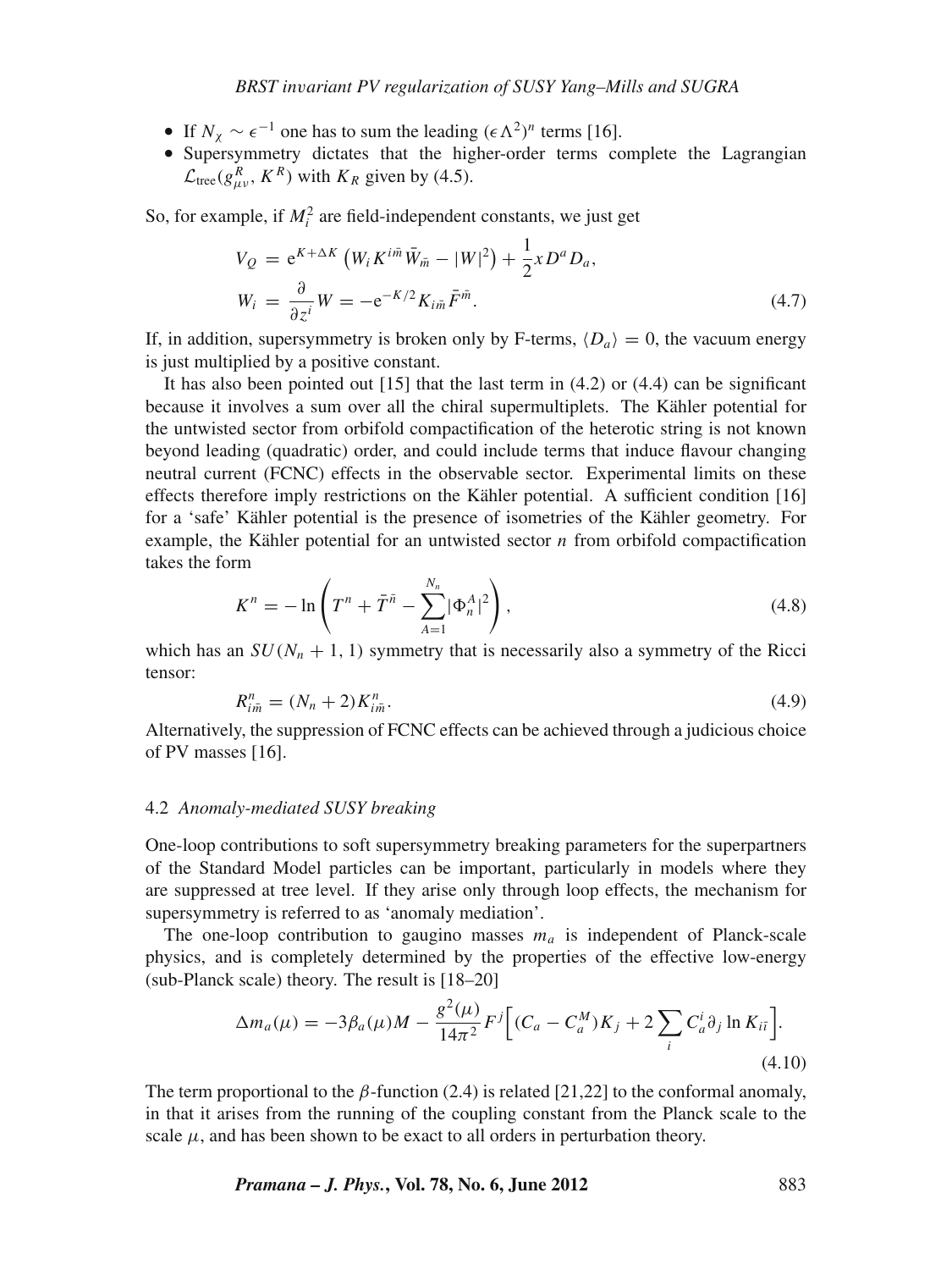Writing the superpotential in the form

$$
W(Z) = \sum_{ijk} W_{ijk} Z^i Z^j Z^k + \sum_{ij} \mu_{ij} Z^i Z^j + O(Z^4),
$$
\n(4.11)

supersymmetry breaking generates the so-called *A* and *B* terms in the scalar potential that are, respectively, cubic and quadratic in the scalar fields  $z<sup>i</sup>$ :

$$
V \ni \frac{1}{6} \sum_{ijk} A_{ijk} W_{ijk} z^i z^j z^k + \frac{1}{2} \sum_{ij} B_{ij} \mu_{ij} z^i z^j + \text{h.c.}
$$
 (4.12)

Neglecting small flavour mixing in the anomalous dimension matrix (2.6), the one-loop contributions to the parameters *A* and *B* are [20,23]

$$
\Delta A_{ijk}(\mu) = (\gamma_i + \gamma_j + \gamma_k)_{\mu} M + a_{ijk} \ln(M_{\text{PV}}/\mu), \tag{4.13}
$$

$$
\Delta B_{ij}(\mu) = (\gamma_i + \gamma_j)_{\mu} M + b_{ij} \ln(M_{\text{PV}}/\mu). \tag{4.14}
$$

The first term in each expression is the conformal anomaly contribution [21,22], again valid to all orders in perturbation theory. The (field-dependent) parameters *a* and *b* vanish if there are no tree-level soft terms in the observable sector.

In contrast to the above, the supersymmetry-breaking ('soft') scalar squared masses  $m_i^2$ are strongly dependent on Planck scale physics [20]:

$$
\Delta m_i^2 = 9\gamma_i |M|^2 + v_i (m_{\text{soft}}^{\text{PV}}) + \mu_i, \tag{4.15}
$$

where the last term vanishes if there is no tree-level SUSY breaking in the observable sector. The first, 'conformal anomaly', term was not found in earlier analyses [21,22]; they found instead a universal two-loop contribution proportional to the derivative of the anomalous dimension matrix  $\gamma$ . The second term vanishes only if the tree-level Pauli– Villars soft squared masses vanish, which is generally not the case. In the 'sequestered sector' model of Randall and Sundrum [22] the first term is exactly cancelled by the second; this requires (it was noted in [24] that this result rests on the assumption that  $\langle F^i K_i \rangle$  is negligible) a very special form of the hidden sector scalar potential, as well as of PV masses. The spurion analysis [21] missed the second term in (4.15) because of an assumption of holomorphicity that is not borne out by the explicit PV calculation [20]. The sensitivity of soft scalar masses to Planck scale physics can easily be understood in the framework of PV regularization. Superpotential and gauge couplings of light chiral superfields are regulated by the PV fields  $\Phi^A = Z^I$ ,  $Y_I$ ,  $\varphi^a$ , which obtain large PV masses through gauge invariant superpotential couplings to other fields  $\Phi'_{A}$ :

$$
W_{\rm PV} \ni \mu_A \Phi^A \Phi'_A, \quad m_A^2 = m_{A'}^2 = e^K K_{\Phi}^{A\bar{A}} K_{B\bar{B}}^{\Phi'} |\mu_A|^2. \tag{4.16}
$$

The finiteness requirement constrains the Kähler metric for  $\Phi^A$ , but not for  $\Phi'_A$ , since they need not have any couplings to light sector fields, except for electromagnetic couplings if they carry gauge charges. Since all gauge-charged PV fields contribute to the  $\beta$ -functions (2.4), the PV loop contribution to the gaugino masses is uniquely fixed. On the other hand, the fields  $\Phi'_{A}$  need not have any superpotential couplings to the light fields. So the constraint that the UV divergence associated with the anomalous dimension matrix  $\gamma$  vanishes places no restriction on their Kähler metric, and no restriction on the corresponding PV masses, and so  $\Delta m_i^2$  is undetermined.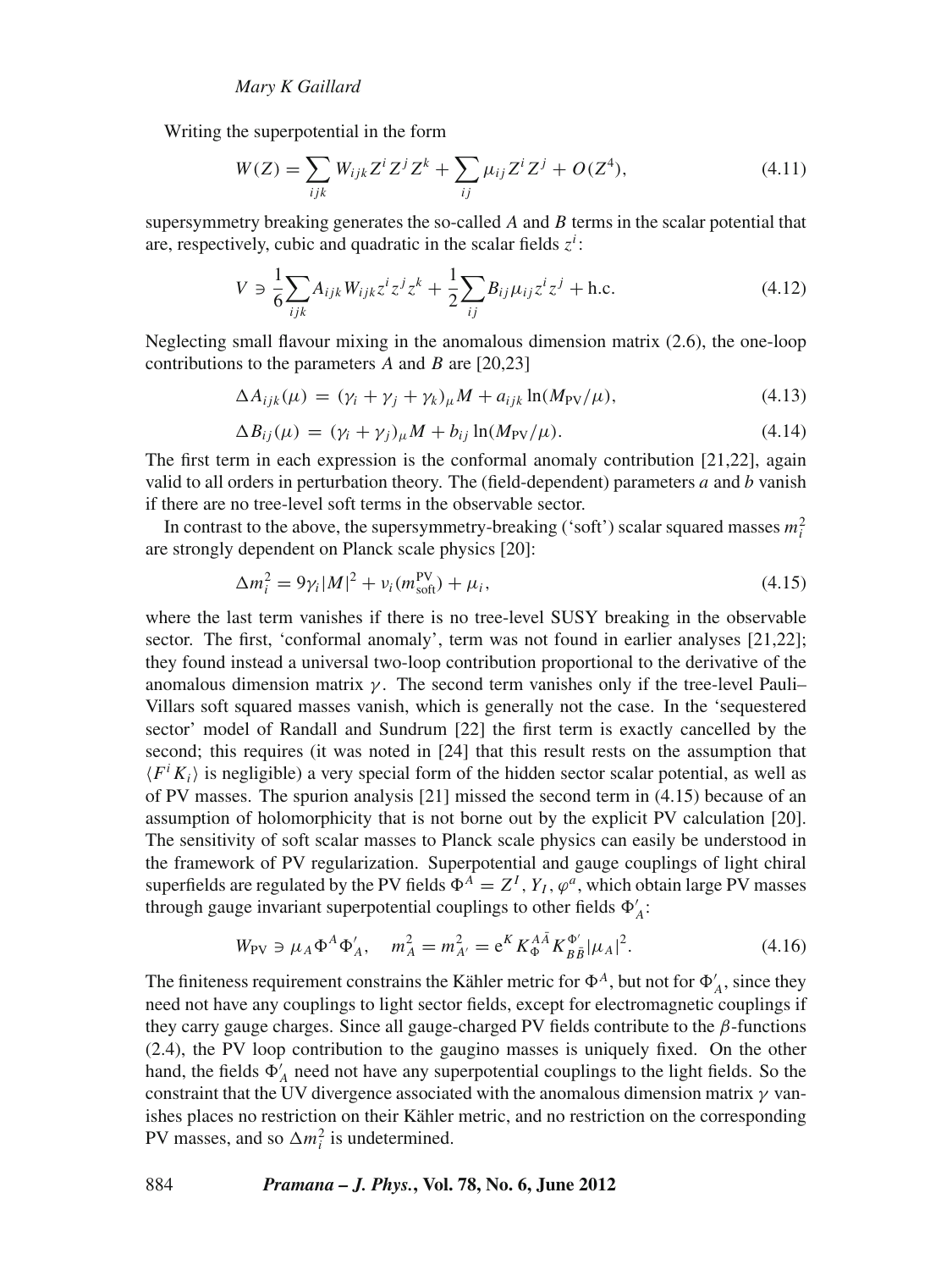There is a parallel situation concerning the Kähler chiral and conformal anomalies associated, respectively, with linear and logarithmic UV divergences. Supergravity is classically invariant [25] under the Kähler transformations

$$
K \to K + F(Z) + \bar{F}(\bar{Z}), \qquad W \to e^{-F}W,
$$
  
\n
$$
\chi \to e^{i\text{Im}F/2}\chi, \qquad \lambda \to e^{i\text{Im}F/2}\lambda, \qquad \psi \to e^{i\text{Im}F/2}\psi,
$$
\n(4.17)

which are anomalous at the quantum level. The chiral anomaly of the Yang–Mills Lagrangian associated with the phase transformation on the fermions in (4.17) forms an F-term superfield component together with the conformal anomaly associated with the  $\beta$ -functions; this operator is completely fixed by the requirements of UV finiteness and supersymmetry, and is independent of Planck scale physics or the regularization procedure. By contrast, the conformal anomaly associated with the  $\gamma$ -functions is a Dterm superfield component, with no chiral counterpart, and depends on the details of the regularization procedure, which in turn should parametrize Planck scale physics. The WCHS is perturbatively invariant under all gauge transformations, as well as a group of transformations on the chiral superfields  $Z = T^n$ ,  $\Phi^i$ ,

$$
T^n \to f(T^n), \quad \Phi^i \to g(q_n^i, T^n)\Phi^i,
$$
\n(4.18)

called T-duality, that effects Kähler transformation (4.17) with  $F = F(T^n)$ , with the fields  $T^n$  known as 'Kähler moduli', and  $q^i_n$  the 'modular weights' of  $\Phi^i$ . However, the effective quantum field theory is anomalous under T-duality. The regularized theory is anomaly free if PV mass terms respect the classical symmetries. This is not possible in the case of T-duality, or for an anomalous Abelian symmetry,  $U(1)_X$ , that is present in almost all realistic theories that break part of the gauge symmetry at the string scale by Wilson loops. For example, the PV superfield  $\phi^{\beta}$  gives a contribution to the quadratically divergent one-loop Lagrangian

$$
(\mathcal{L}_{Q})_{\phi^{\beta}} \propto \text{STr } H_{\phi^{\beta}} \ni (1 - 2\alpha^{\beta})(K_{i\bar{m}}\mathcal{D}_{\mu}z^{i}\mathcal{D}^{\mu}\bar{z}^{\bar{m}} - xD^{a}D_{a}) + 2D_{a}q^{\beta}_{X}. \tag{4.19}
$$

To obtain an invariant mass,  $\phi^{\beta}$  must have a superpotential coupling to another field  $\phi^{\gamma}$ with

$$
\alpha^{\beta} + \alpha^{\gamma} = 1, \qquad q_X^{\beta} + q_X^{\gamma} = 0,
$$
\n(4.20)

such that the contribution from  $\phi^{\gamma}$  exactly cancels (4.19). One could instead restore Tduality by making the mass parameters in (4.16) field-dependent:  $\mu \rightarrow \mu(T^n)$ ; this would be interpreted as a threshold correction [26]. However, such corrections are known to be absent [27] in, for example,  $Z_3$  and  $Z_7$  orbifold compactifications.

#### **5. Anomalies and anomaly cancellation in supergravity**

It has long been known how to cancel the T-duality [28] and  $U(1)_X$  [29] anomalies involving Yang–Mills field strength bilinears. The full anomaly structure of PV regulated supergravity has been determined only recently [30]; its detailed form, and therefore the possibility of anomaly cancellation, depends on the choice of PV couplings. It was recently shown [31] that for specific  $Z_3$  and  $Z_7$  compactifications, with no Wilson lines and therefore no anomalous  $U(1)_X$ , the string theory anomaly is completely cancelled by the four-dimensional version of the Green–Schwarz mechanism [32]. If PV regularization can be a faithful parametrization of the higher string and Kaluza–Klein modes that render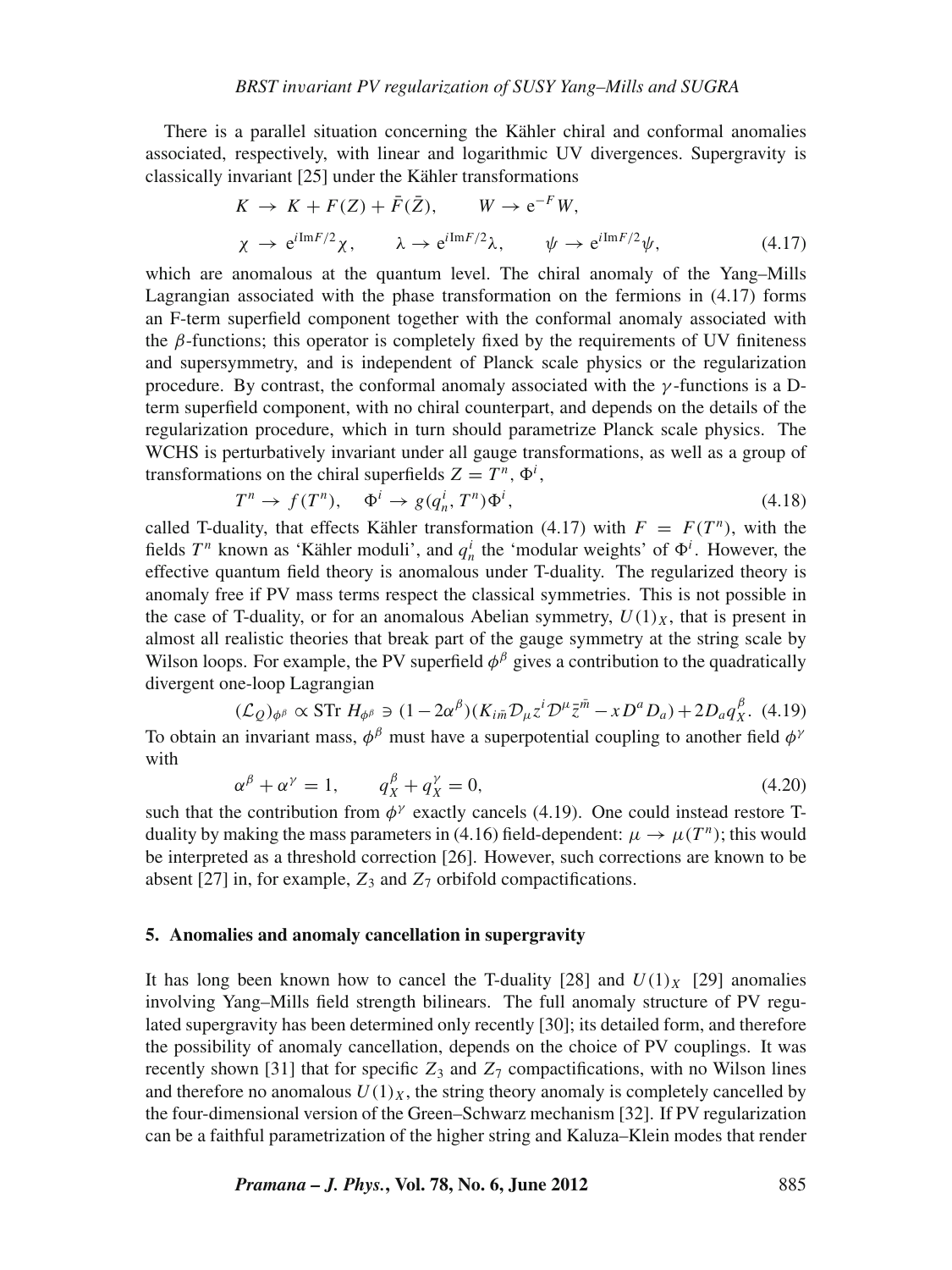## *Mary K Gaillard*

the full theory finite, there should be a choice that realizes this result at the field theory level; determining this prescription could in turn restrict the loop corrections to the scalar potential discussed in §4.

## 5.1 *Anomalous YM couplings, their cancellation and two applications to phenomenology*

Under T-duality and  $U(1)_X$ , the shift in the YM Lagrangian is given, in the Kähler  $U(1)$ superspace formulation [7] of SUGRA, by the expression

$$
\Delta \mathcal{L}_{\text{YM loop}} = \frac{1}{8} \sum_{a} \int d^4 \theta \frac{E}{R} \Big[ \sum_{n} c_a^n H(T^n) + c_a \Lambda_X \Big] (W_a^{\alpha} W_{\alpha}^a)_a + \text{h.c.}, \tag{5.1}
$$

where

$$
c_a^n = \frac{1}{8\pi^2} \Big[ C_a - \sum_i C_a^i (1 - 2q_n^i) \Big], \quad c_{a \neq X} = \frac{1}{4\pi^2} \text{Tr } T_a^2 T_X, \quad c_X = \frac{1}{12\pi^2} \text{Tr } T_X^3.
$$
\n(5.2)

The anomaly is cancelled by a four-dimensional version of the Green–Schwartz (GS) mechanism; the dilaton is no longer invariant under these transformations:

$$
\Delta S = -bH(T) - c\Lambda_X. \tag{5.3}
$$

Then the variation (5.1) is cancelled by the variation of the tree Lagrangian:

$$
\mathcal{L}_{\text{YM tree}} = \frac{1}{8} \int d^4 \theta \frac{E}{R} S \sum_a (W_a^{\alpha} W_a^a)_a + \text{h.c.}, \quad \Delta \mathcal{L}_{\text{YM tree}} = -\Delta \mathcal{L}_{\text{YM loop}}. (5.4)
$$

To make the theory fully invariant, the dilaton Kähler potential  $K(S + \overline{S})$  is replaced by

$$
K[S + \bar{S} + V(T, \bar{T}) + cV_X],
$$

where  $V_X$  is the  $U(1)_X$  vector superfield:

$$
\Delta V_X = \Lambda_X + \bar{\Lambda}_X,\tag{5.5}
$$

and the function  $V(T, \overline{T})$  satisfies

$$
\Delta V = H + \bar{H}.\tag{5.6}
$$

The full *T* -dependence of *V* is determined by matching [12] string and field theory calculations of the Im  $t \overline{F} \cdot \overline{F}$  vertex:

$$
V(T, \bar{T}) = -\sum_{n} \ln(T^{n} + \bar{T}^{\bar{n}}).
$$
 (5.7)

Anomaly cancellation requires

$$
c_a = c = \frac{\text{Tr } T_X}{96\pi^2} \forall a, \quad c_a^n = b \forall a, n
$$
\n
$$
(5.8)
$$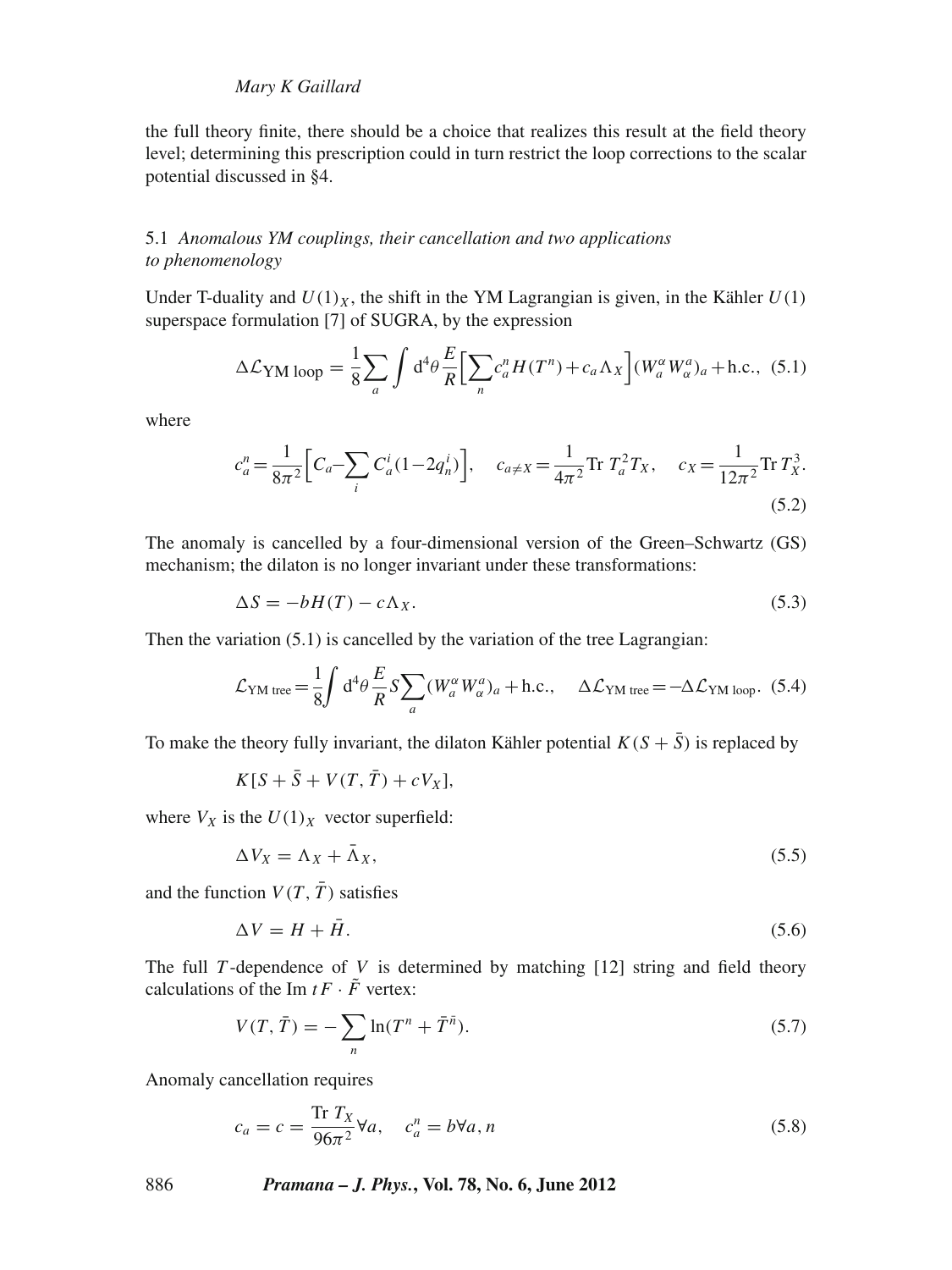for compactifications with no threshold corrections, such as  $Z_3$  and  $Z_7$  orbifolds. For those with string loop threshold corrections of the form

$$
\mathcal{L}_{\text{th}} = \sum_{n} \frac{b_a^n}{8} \int d^4 \theta \frac{E}{R} f(T^n) \sum_a (W_a^{\alpha} W_a^a)_a + \text{h.c.,} \quad \Delta f(T^n) = H(T^n),\tag{5.9}
$$

the second condition in (5.8) is replaced by

$$
b_a^n = b - c_a^n. \tag{5.10}
$$

Note that the one-loop calculation yields a supersymmetric anomaly; the higher loop corrections to the β-function are encoded in the PV cut-off demanded by supersymmetry [12,33,34]; for example

$$
\Lambda_G^2 = e^{K/3} = \left[ 16(\text{Re } s) \prod_n (\text{Re } t^n) \right]^{-1/3} = g^{-4/3} R_{\text{comp}}^{-2} = g^{-4/3} \Lambda_{\text{comp}}^2,
$$
\n(5.11)

where the subscript 'comp' refers to the compacification/radius scale.

These results have two important applications to phenomenology:

• Matching the coefficient of  $F^a_{\mu\nu} \cdot F^{\mu\nu}_a$  to the two-loop RGE invariant [11] of supersymmetric Yang–Mills theories fixes [12,35] the gauge unification scale; this gives in the  $\overline{MS}$  scheme

$$
\mu_{\rm unif}^2 = \frac{m_{\rm string}^2}{2e} = \frac{g^2 m_{\rm Planck}^2}{2e} \sim 2 \times 10^{17} \,\text{GeV}.\tag{5.12}
$$

This is an order of magnitude lower than what is obtained by extrapolating from low energy data in the context of the minimal supersymmetric extension of the Standard Model, but in effective theories from superstrings one expects heavy states that are vector-like under the Standard Model gauge group, as well as corrections to the dilaton Kähler potential from string nonperturbative effects and/or field theory loop effects.

• The effective Lagrangian  $\mathcal{L}_{eff}(U_a, \Pi^i)$  for gaugino condensates  $U_a \simeq (W_a^{\alpha} W_a^a)_{\text{hid}}$ and matter condensates  $\Pi^i \simeq \prod_A (\phi^A)^{n_A^i}_{\text{hid}}$  in a strongly coupled hidden sector can be constructed by matching [36] the anomalies of  $\mathcal{L}_{eff}$  to (5.1), thus providing a mechanism for supersymmetry breaking.

#### 5.2 *Full anomaly cancellation?*

The linear divergences of supergravity can be cancelled by the PV fields introduced in §3, except for some from nonrenormalizable terms in the  $\psi$ ,  $\lambda$  connections. The residual chiral anomalies associated with the latter terms form supersymmetric (F-term) anomalies together with residual conformal anomalies proportional to total divergences, provided the cut-off is field-dependent:

$$
\Lambda(Z) = e^{K/4} \Lambda_0, \quad \Lambda_0 \to \infty. \tag{5.13}
$$

*Pramana – J. Phys.***, Vol. 78, No. 6, June 2012** 887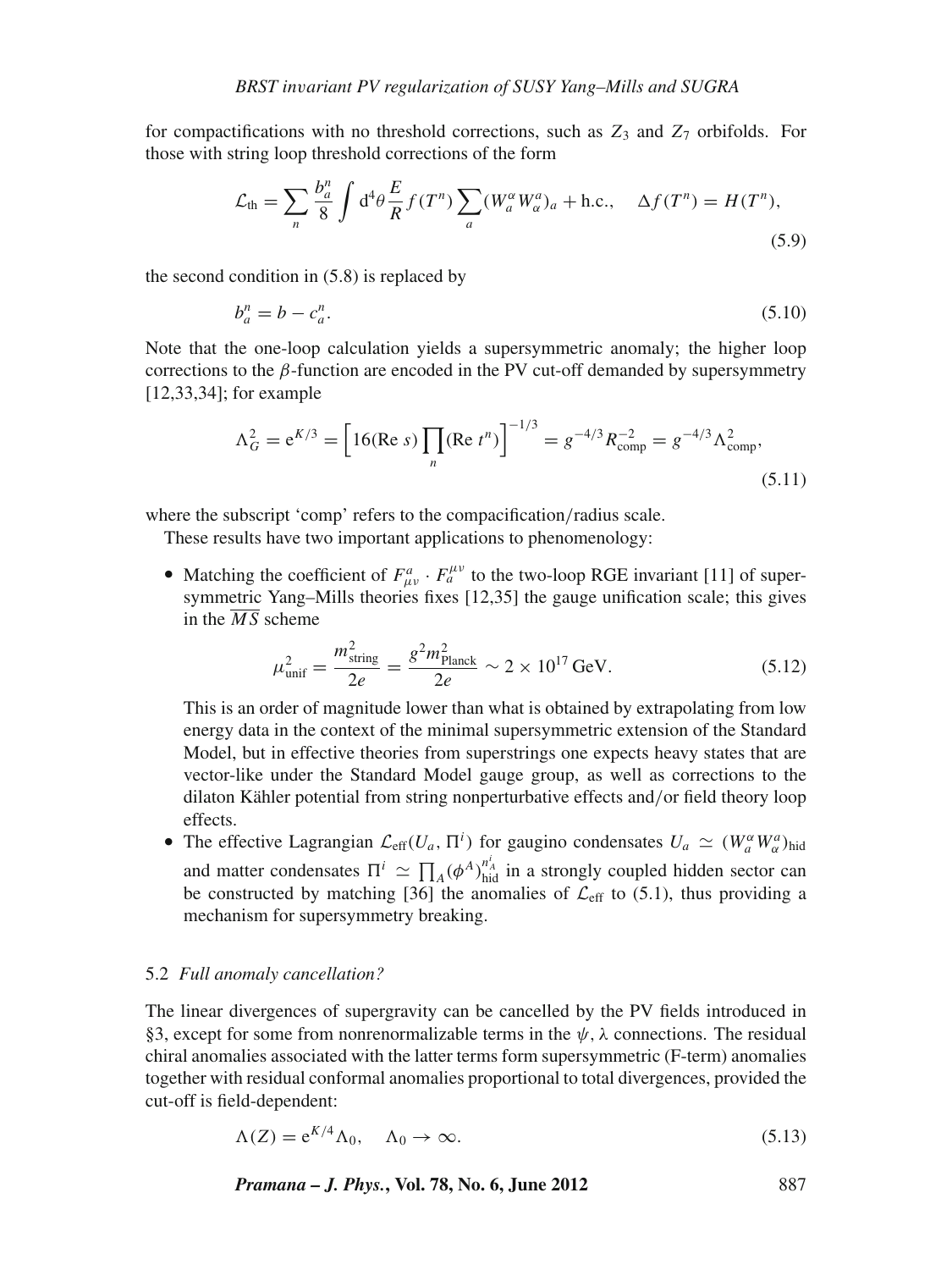## *Mary K Gaillard*

The resulting effective theory is fully finite, with the remainder of the anomalies arising from a subset of chiral PV superfields with noninvariant masses (4.16), that can be chosen to have a simple Kähler metric. The total anomaly in the regulated theory is then given by [30,37]

$$
\Delta \mathcal{L} = \frac{1}{8\pi^2} \Big[ \text{Tr } \eta \Phi(T^n, \Lambda_X) \left( \frac{1}{3} \Omega_W + \Omega_{YM} + \cdots \right) + H(T) \left( \Omega_W + \cdots \right) \Big] + \text{h.c.}
$$
  
=  $\Delta \mathcal{L}_{\text{YMloop}} + \frac{1}{8} \left( \int d^4 \theta \frac{E}{R} \Big[ \sum_n c_n H(T^n) + c \Lambda_X \Big] W^{\alpha \beta \gamma} W_{\alpha \beta \gamma} + \text{h.c.} \right).$   
+  $\cdots$ . (5.14)

The first term in the first line of (5.14) comes from the noninvariant PV masses, and the second term from the variation of the effective cut-off:

$$
\Delta \ln M_{\rm PV} = \Phi, \quad \Delta K = H + \bar{H}.\tag{5.15}
$$

 $\Omega_{YM}$  and  $\Omega_W$  are Chern–Simons superfields whose chiral projections are, respectively, the Yang–Mills and curvature superfield strengths:

$$
(\bar{\mathcal{D}}^2 - 8R)\Omega_{\text{YM}} = \sum_{a \neq X} W_a^{\alpha} W_{\alpha}^{a}, \quad (\bar{\mathcal{D}}^2 - 8R)\Omega_W = W^{\alpha\beta\gamma} W_{\alpha\beta\gamma}.
$$
 (5.16)

The terms proportional to  $\Omega_{YM}$  are just those found in (5.1), and can be cancelled as in §5.1. Where threshold corrections are present, these can be included by an appropriate *T* dependence in the PV masses. The constants  $c_n$  and  $c$  are determined by the requirement that on-shell quadratic UV divergences vanish; *c* is given by (5.8), and

$$
c_n = \frac{1}{192\pi^2} \left( 2\sum_A q_n^A - N_\chi + N_G - 21 \right). \tag{5.17}
$$

We have checked [37] for specific  $Z_3$  and  $Z_7$  orbifolds, with [38] and without [31] Wilson lines, that  $c_n = b$ , so the term proportional to  $\Omega_W$  can also be cancelled by the GS mechanism, provided the tree Lagrangian contains a term

$$
L_{\text{tree}} \ni -\int d^4\theta \, E(S+\bar{S})\Omega_W,\tag{5.18}
$$

which is indeed present in effective supergravity from the heterotic string. The ellipsis in the second parentheses in (5.14) represents 'D-term' anomalies from additional logarithmic divergences of the form

$$
\mathcal{L}_{1\text{ loop}} \ni \partial_{\mu} O^{\mu} \ln \Lambda^{2};\tag{5.19}
$$

these have not yet been completely determined. The ellipsis in the first parenthesis in (5.14) represents terms nonlinear in the parameters of anomalous transformations. Their coefficients depend on the detailed choice of the PV Kähler potential, and therefore of the PV masses. The challenge is to find a choice that mimics the string result [31]. It may also be the case that full cancellation of the anomalies requires constraints on the Kähler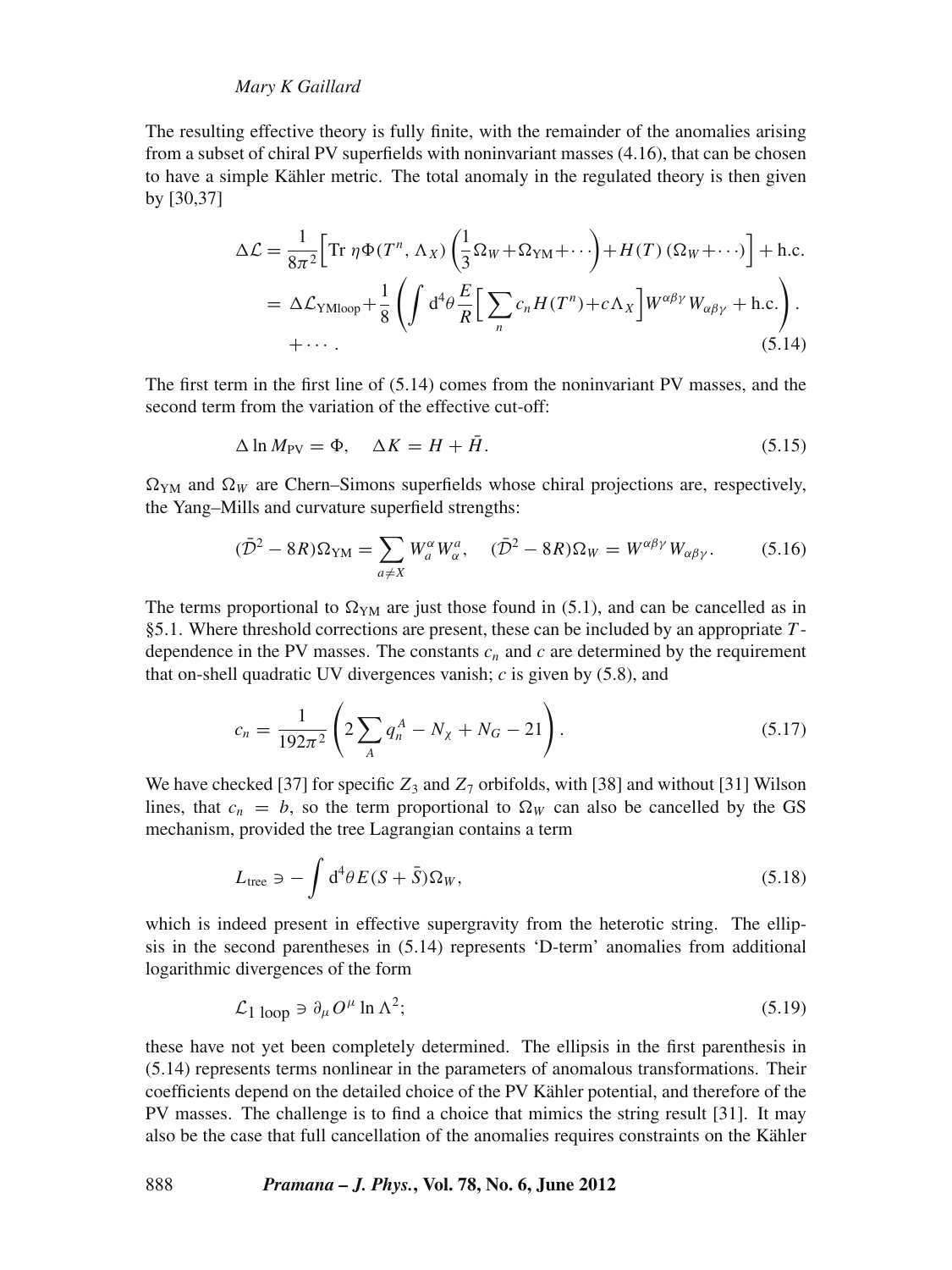*BRST in*v*ariant PV regularization of SUSY Yang–Mills and SUGRA*



**Figure 1.** Raymond's farewell party at Les Houches, 1981.

potential for the twisted sector, analogous to the constraint (2.9) on gauge charges that is required for cancellation of UV divergences. Resolving these questions would have important implications for the phenomenological issues discussed in §4.

# **6. Afterword**

Although Raymond and I have never written a paper together, we did have one very successful collaboration. Of the 51 students at the 1981 Les Houches summer school (figure 1) that we co-directed, at least 38 (some at this meeting) are still active in particle physics, and many are leaders in the field, not just in terms of scientific productivity, but also in terms of service to the scientific community.

# *Bonne Anni*v*ersaire Raymond!*

# **Acknowledgements**

This work was supported in part by the Director, Office of Science, Office of High Energy and Nuclear Physics, Division of High Energy Physics of the U.S. Department of Energy under Contract DE-AC02-05CH11231, in part by the National Science Foundation under grant PHY-0457315.